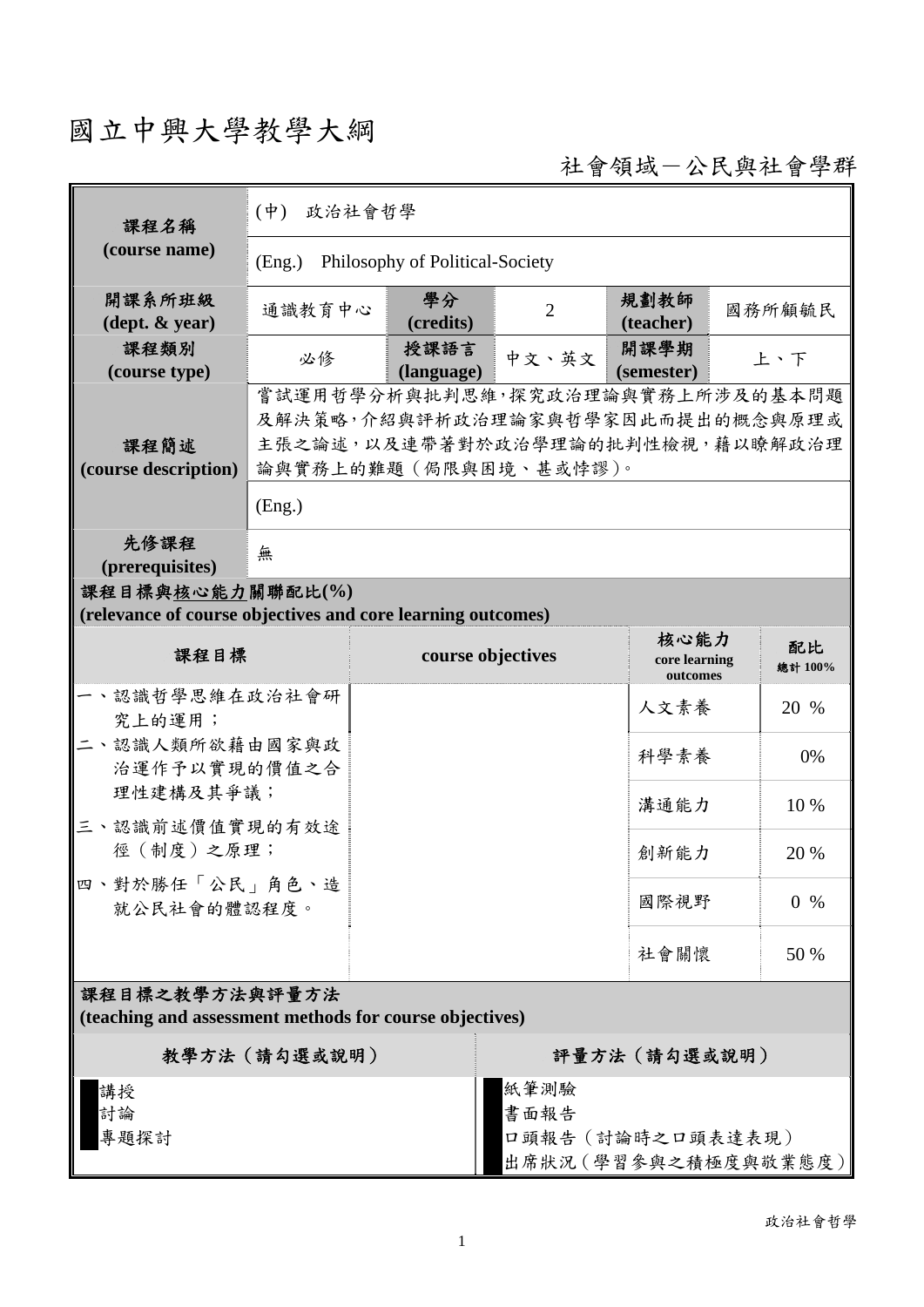| 授課內容 (單元名稱與內容、習作/考試進度、備註)                                                               |  |  |  |  |  |
|-----------------------------------------------------------------------------------------|--|--|--|--|--|
| (course content and homework/tests schedule)                                            |  |  |  |  |  |
| 壹、緒言一政治社會哲學的主要課題                                                                        |  |  |  |  |  |
| 一、政治社會 (political society) 或「國家」、政治、政治學與政治哲學                                            |  |  |  |  |  |
| 二、兩種基本形態的政治哲學:思辨的(speculative)或對象式(objective)與批判的(critical)                             |  |  |  |  |  |
| 或「後設式」 (meta) 的政治哲學                                                                     |  |  |  |  |  |
| 三、政治哲學的主要課題與理論架構                                                                        |  |  |  |  |  |
| 貳、政治社會研究的哲學問題                                                                           |  |  |  |  |  |
| 一、 政治社會研究的知識性質:價值與價值中立                                                                  |  |  |  |  |  |
|                                                                                         |  |  |  |  |  |
| 二、 政治社會研究的方法問題:科學與哲學、事實與規範之間                                                            |  |  |  |  |  |
| 參、國家、社會與政治                                                                              |  |  |  |  |  |
| 一、 政治社會的本性或特徵                                                                           |  |  |  |  |  |
| 二、 國家、政治的必要性與人性:論據與根源                                                                   |  |  |  |  |  |
| 三、 國家、社會的構成要件及國家與社會之間的關係                                                                |  |  |  |  |  |
| 四、 政治與價值及其獲致                                                                            |  |  |  |  |  |
| 五、 政治道德                                                                                 |  |  |  |  |  |
| 肆、政府及其體制                                                                                |  |  |  |  |  |
| 一、 政府的本質                                                                                |  |  |  |  |  |
| 二、 主權與政府的權威                                                                             |  |  |  |  |  |
| 三、 正當、合法與同意原則                                                                           |  |  |  |  |  |
| 四、 法治與憲政主義                                                                              |  |  |  |  |  |
| 五、「代表」與代表的產生                                                                            |  |  |  |  |  |
| 六、 公民參與的需求                                                                              |  |  |  |  |  |
| 伍、公民與政治生活                                                                               |  |  |  |  |  |
|                                                                                         |  |  |  |  |  |
| 一、公民與公民身份                                                                               |  |  |  |  |  |
| 二、公民的「道德」                                                                               |  |  |  |  |  |
| 三、政治生活與日常生活                                                                             |  |  |  |  |  |
| 結語:政治哲學與政治的未來                                                                           |  |  |  |  |  |
| 教科書與參考書目(書名、作者、書局、代理商、説明)                                                               |  |  |  |  |  |
| (textbook & other references)                                                           |  |  |  |  |  |
| 1. MacCallum, G. C., 《政治哲學》, 李少軍等譯, 台北: 桂冠                                              |  |  |  |  |  |
| 2.Ggeorge H. Sabine,《西方政治思想史》,李少軍等譯,台北:桂冠                                               |  |  |  |  |  |
| 3. 石元康,《當代自由主義理論》,台北:聯經<br>4. 余英時,《中國傳統思想的現代詮釋》,台北:聯經                                   |  |  |  |  |  |
| 5. 張 灝, 《幽暗意識與民主傳統》, 台北: 聯經                                                             |  |  |  |  |  |
| 6. 周陽山 (主編),《當代政治心靈》,台北:正中                                                              |  |  |  |  |  |
| 7. Berlin, I., 《自由四論》,陳曉林下譯, 台北:聯經                                                      |  |  |  |  |  |
| 8. Christinson, R. M., 《意識形態與現代政治》,張明貴。譯, 台北:桂冠                                         |  |  |  |  |  |
| 9. 江宜樺,《自由民主的理路》,台北:揚智文化                                                                |  |  |  |  |  |
| 10. Gray, J., 《自由主義》, 傅 鏗等譯, 台北: 桂冠                                                     |  |  |  |  |  |
| 11. Pennock, R., 《民主政治理論》, 郭秋永等譯, 台北: 正中                                                |  |  |  |  |  |
| 12. Dunleavy, R. , 《國家論》, 羅慎平 譯, 台北:五南                                                  |  |  |  |  |  |
| 13. Lent, Adam , 《當代新政治思想》, 葉文永等譯, 台北: 揚智<br>14.邁克爾.H.萊斯諾夫著,《二十世紀政治哲學家》,馮克利譯 ,北京:商務印書館。 |  |  |  |  |  |
| 15. 凌渝郎,《西洋政治哲學史》,台北:五南                                                                 |  |  |  |  |  |
| 16. Waldron, J., ed., "Theories of Right," Oxford: Oxford Univ. Press, 1984 .           |  |  |  |  |  |